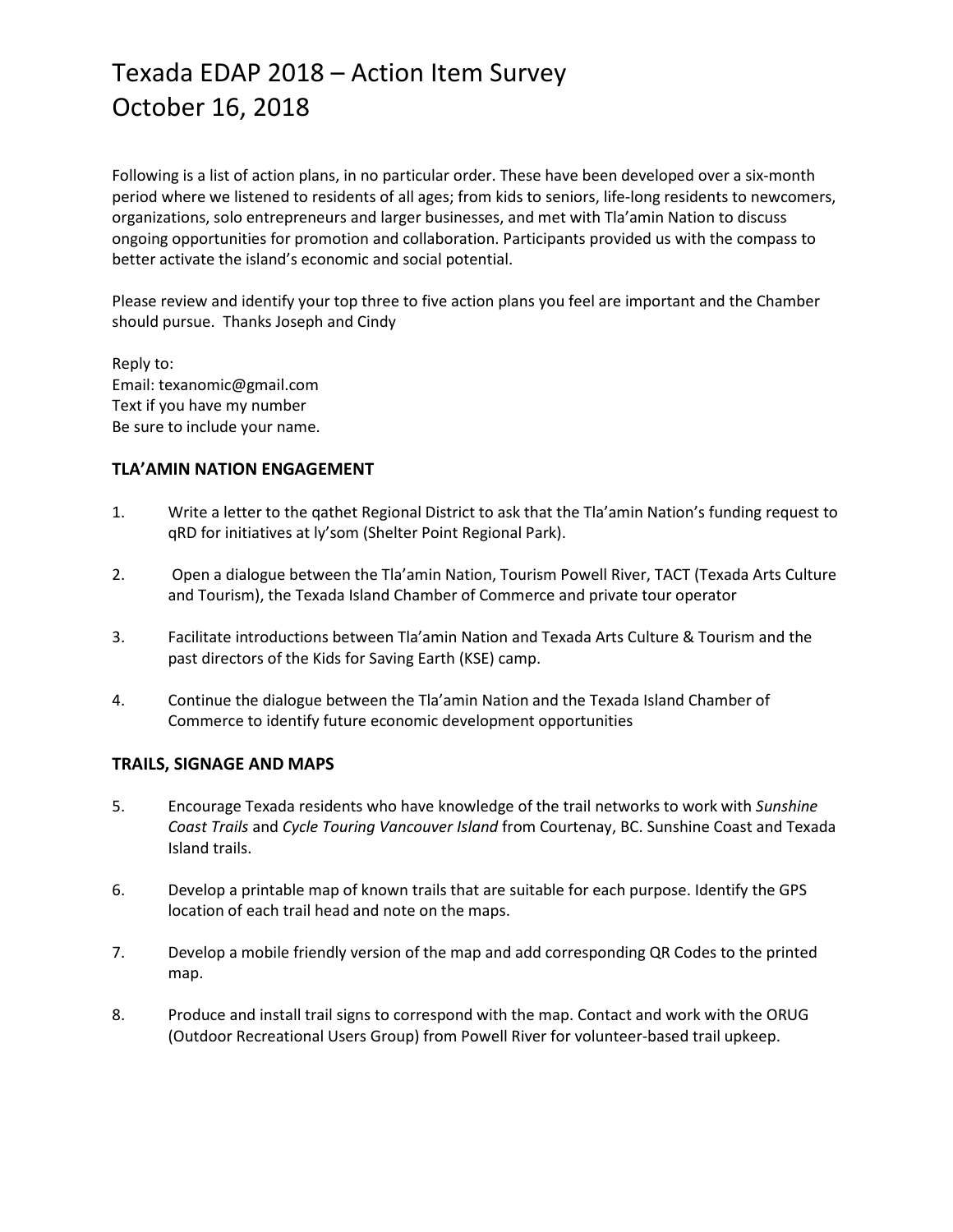#### **GROUND TRANSPORTATION**

- 9. Develop a ride share program such as Uber.
- 10. Create a Car Stop program as on Mayne Island or Bowen Island.
- 11. Modify the Powell River BC Transit route 13 to encourage Powell River residents to visit Texada.
- 12. Pursue the potential to transfer an existing taxi license from Bowen Island and/or Powell River.

### **AFFORDABLE HOUSING**

- 13. Encourage home co-sharing (think Golden Girls).
- 14. Write to the BC Government about releasing properties currently held for back-taxes.
- 15 Create Modular housing work with community leaders to make this happen, despite insufficient numbers of skilled trades workers.
- 15. Support Davis Ventures housing idea in Van Anda and the not-for-profit housing society.

#### **FOOD PRODUCTION AND FOOD PRESERVATION**

- 16. Utilize the Texada Food Hub to process locally grown plant/animal/fungi into made-on-Texada food products.
- 17. Create one-day food preservation workshops and advertise them off-island.

#### **MARKETING PROJECTS**

- 18. Increase maps and signs of points of interest, sites, trails, water access points, OGMAs (Old Growth forest Managed Areas).
- 19. Shop Local. Improve business locations signage (e.g., create 3 large business directory "billboard" signs) Locate the signs in Van Anda, Gillies Bay and Blubber Bay.
- 20. Encourage businesses to develop marketing materials, from the basics like rack cards, to roadside signs so that when tourists arrive on Texada, businesses are more easily findable.
- 21. Hold workshops to help businesses learn how to market online, using Facebook, for example.
- 22. The Chamber could apply for marketing funds to better-market local businesses off-island.
- 23. Help businesses become visible as 90% are invisible.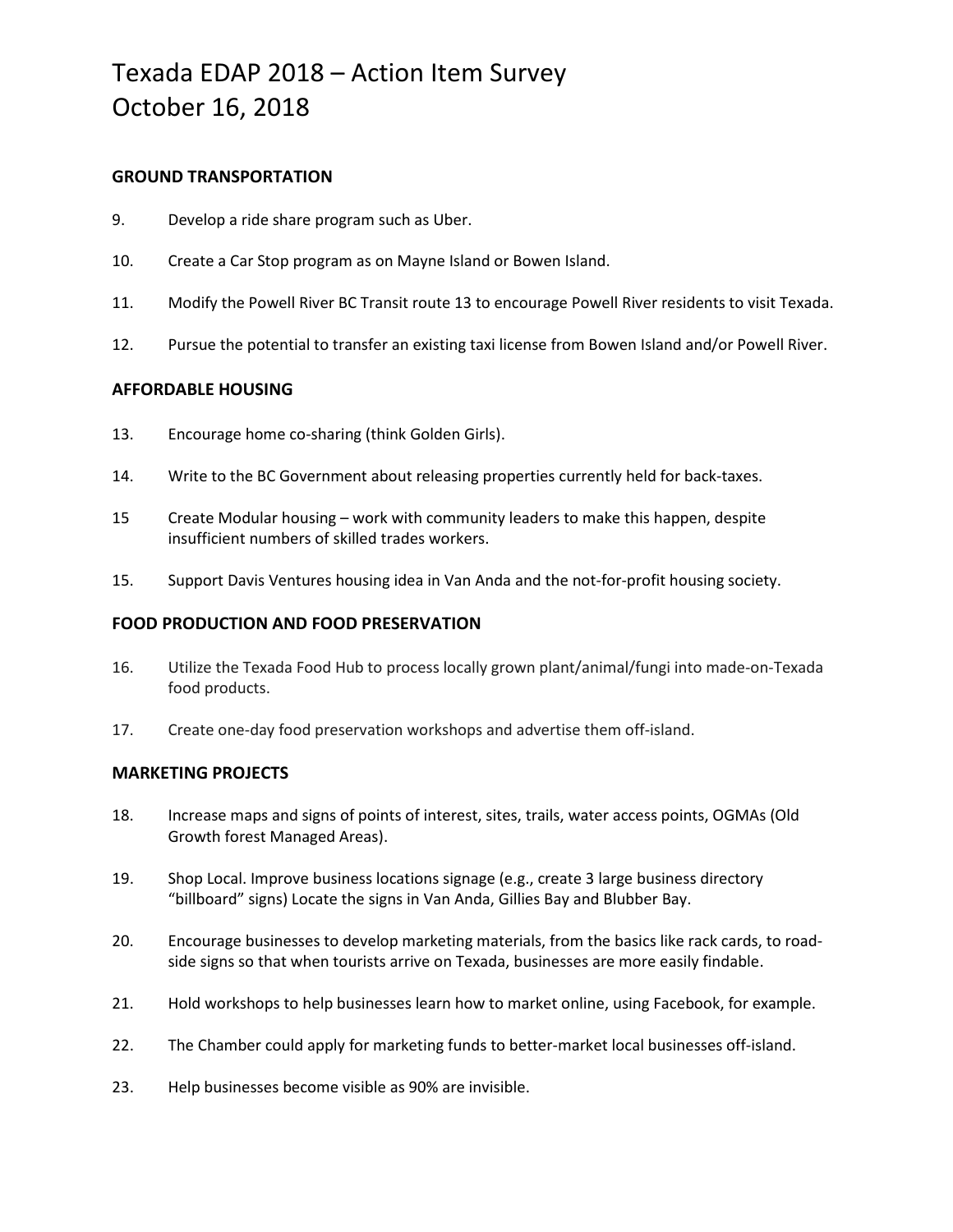- 24. Create day 'a-la-carte menu' program ideas for tourists, which could form an important foundation for marketing "what there is to do on Texada".
- 25. Promote ourselves off-island to attract tourist and future residents.
- 26. The Texada Island Chamber of Commerce will write a letter to the Ministers of Justice, Health and Business to indicate support for the legitimization and operation of the Cannabis industry on Texada.
- 27. The Chamber could advertise available jobs in the cannabis market, should the industry ask for this support.
- 28. Explore potential for using post-processing waste from cannabis production for the textile industry.
- 29. Promote Texada Cannabis tourism in conjunction with the Sunshine Coast once all parameters of legalization have been determined.
- 30. Continue advocacy work with BC Ferries so that they write "Texada" in blue font on their coastal ferry maps. It continues to remain in white font.
- 31. Create a 4-colour printed business directory to market all island businesses and print a sufficient number of copies to share on-island and off-island.
- 32. Create a new 4-colour product called Texada Day-Visit Programs, which would offer ideas for what there is to do on Texada.
- 33. Create a suite of cohesive-looking products that are specific to each kind of day-visit program.
- 34. Create a tasteful and cohesive street-front signage program by sector, that are unified in colour and style by a professional designer.

## **LONG-TERM ECONOMIC DEVELOPMENT ACTION PLAN GOALS**

- 37. Water security for the GBID (Gillies Bay Improvement District) and VAID (Van Anda Improvement District).
- 38. Energy security. Reduce dependence on fossil fuels. Develop solar, wind, geo-thermal Food security.
- 39. Improved internet / communications. Upgrade cable television and telephone land line cabling network.
- 40. Cannabis production and distribution.